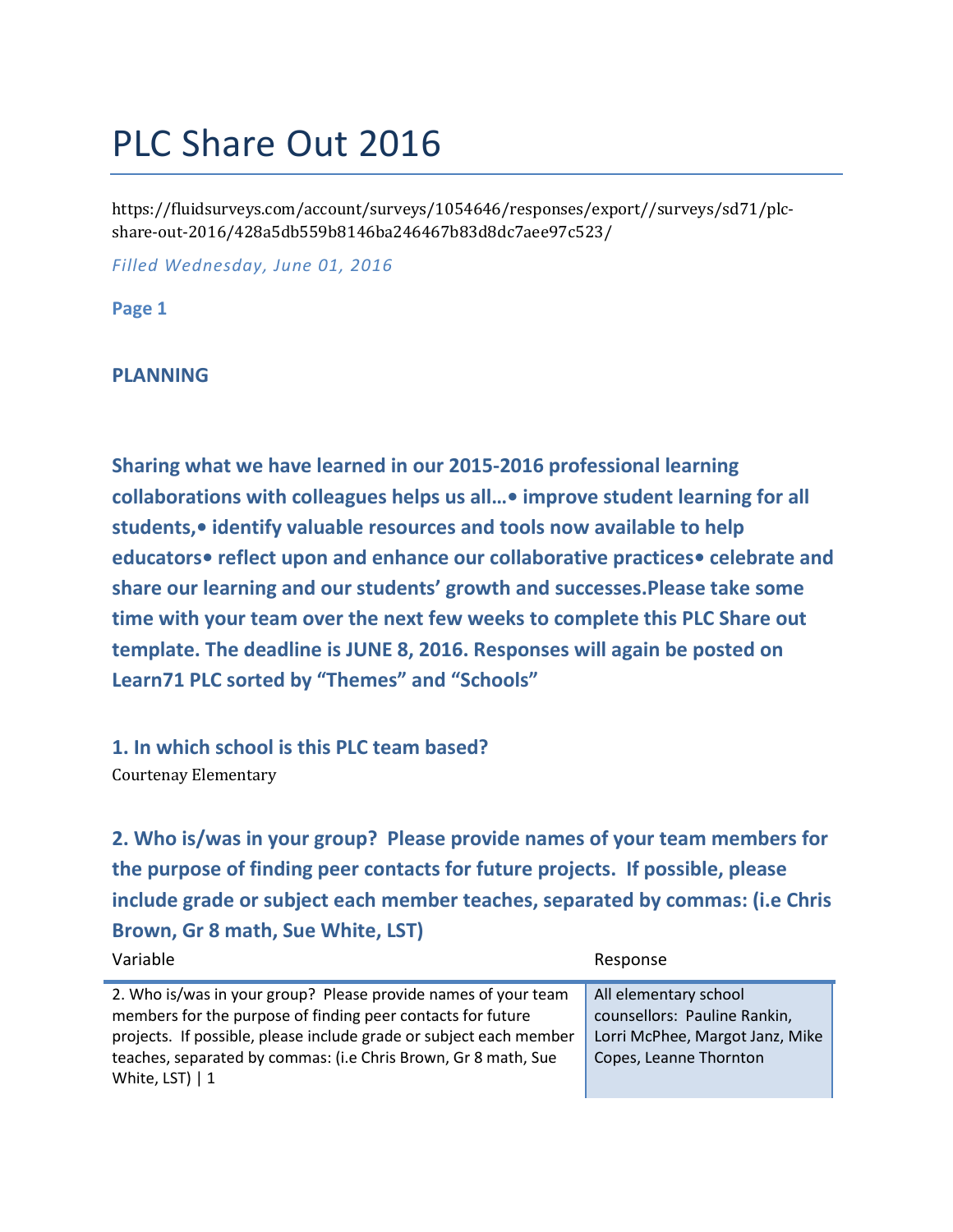**3. If possible, please provide a key contact person(s) who would be willing to answer questions about your project in the event that another educator or group wants to pursue a similar inquiry.**

| Variable                                                                                                                                                                                                              | Response       |
|-----------------------------------------------------------------------------------------------------------------------------------------------------------------------------------------------------------------------|----------------|
| 3. If possible, please provide a key contact person(s) who would be willing to answer<br>questions about your project in the event that another educator or group wants to<br>pursue a similar inquiry.   Key contact | Margot<br>Janz |

#### **4. Planning: What is/was your Inquiry Question?**

How can we use our knowledge of trauma and the stress response system to better understand and support our school communities?

# **5. To what student need are/were you responding? What student learning issue did your team focus upon or seek to improve?**

Students/teachers/parents who are experiencing an elevated stress response.

#### **ACTING**

÷

### **6. What actions/interventions/strategies did you or will you implement or explore?**

Most of our time was spent learning about and discussing the neuroscience of the stress response system. As a team, we engaged in case consultation and collaboration, from a counselling perspective, around how to approach students with behavioural issues, and the teachers and families involved.

#### **7. What resources, materials, links, tools, experts, or research did you use?**

Please provide details so others may easily access those same resources in their similiar inquiries.

Workshop on April 4, 2016: Child Trauma and Neglect -- Impact, Assessment and Intervention, by Dr. Bruce Perry. Neurosequential Model of Therapeutics: Practical Applications for Traumatized and Maltreated Children at Home in the School and in Clinical Settings (DVD series, by Dr. Bruce Perry).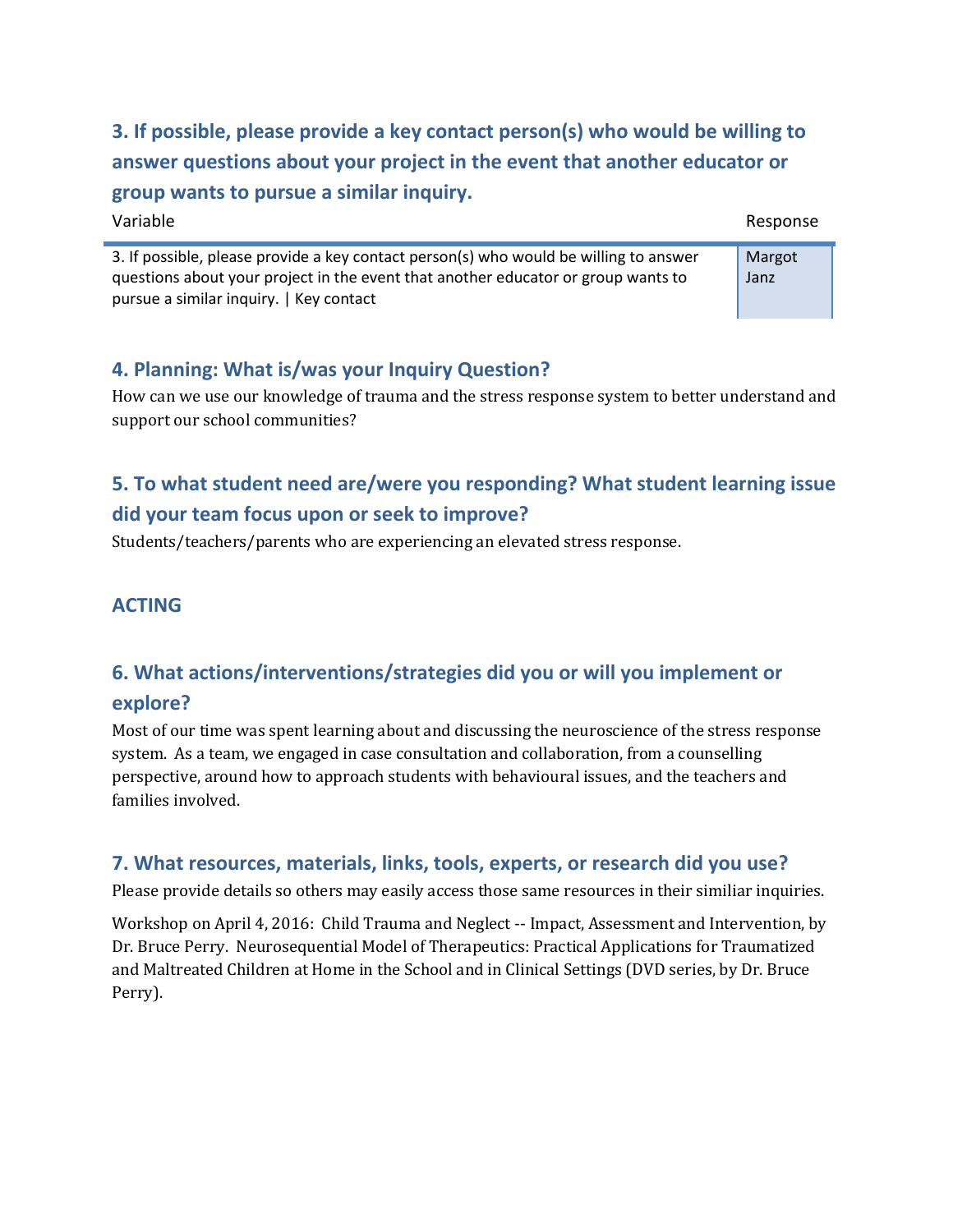## **7a. Did your team or school co-create any new tools, assessments, learning resources or materials as a result of your inquiry?**

PLC is a process; we were mostly in the beginning stages of learning and applying this learning to our work. As a group, we shared several helpful resources, including the "Continuum of Adaptive Responses to Threat" chart by Dr. Bruce Perry; a guide put out by the Department of Education in Australia titled, "Calmer Classrooms, A Guide to Working With Traumatized Children"; "Trama Sensitive Schools: Learning Communities Transforming Children's LIves" by Susan E. Craig; "Brain Booster" cards (Hull Services website) that correspond to Bruce Perry's brain map for children with neural deficits.).

#### **7b. If yes, for what grade level or subject area are they best suited?** any grade level

# **7c. If these tools, assessments, rubrics or materials could/will be made accessible for other educators, where will they be located? (i.e. LRC, online links, at your school?)**

Dr. Bruce Perry's DVDs are available through the LRC; information is available at the website Childtrauma.org; "Trauma-Sensitive Schools" is published by Teachers College Press and is available through Amazon or others;"Continuum of Adaptive Responses to Threat" is available in Bruce Perry's book, "The Boy Who Was Raised as a Dog".

#### **OBSERVING**

# **8. What are/were the results of your inquiry/implementation/project on student learning? What changes, if any, did you see in student learning, behavior or engagement that correlates to your team's interventions?**

Our learning has helped us develop increased understanding about the stress response system. We have all begun to draw on these perspectives in the work we do daily, including in discussions at school-based team meetings, with teachers, parents, and also in our work with the students themselves. We have witnessed an increased understanding of what causes behaviour among the teachers and parents with whom we work. This in turn has begun a shift in how we respond to behaviour.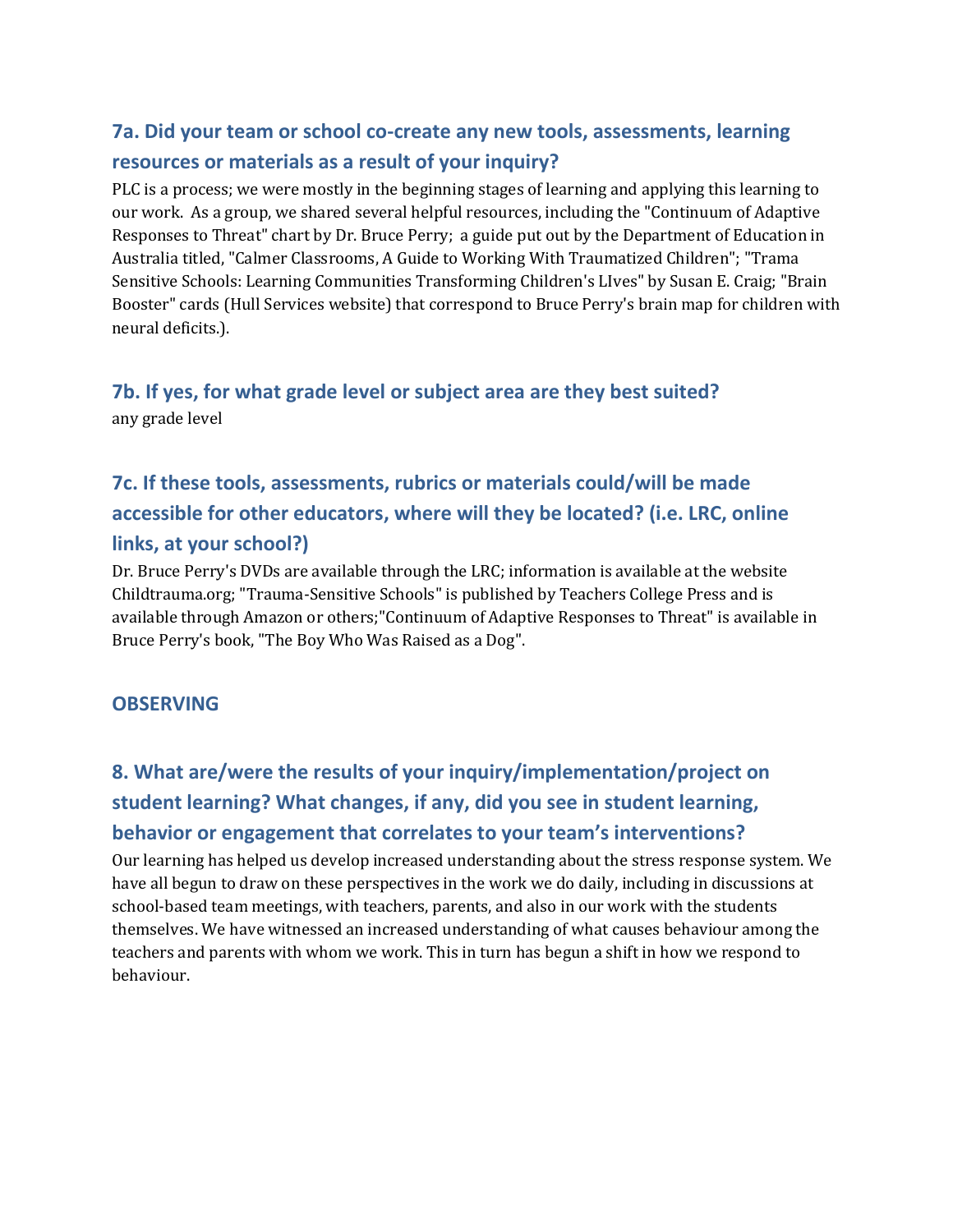**9. What types of information/observations/data did you monitor or collect to confirm whether or not your intervention is/was working? (i.e. qualitative, anecdotal, quantitative sources: surveys, student journaling or student work, changes in attendance or behavioral incidents, before/after videos, test scores, DART, observational checklists, student self-evaluations, interviews, completions rates.)**

We have not yet begun this process.

# **10. What were some of the student learning highlights that your team shared that could be shared with others? What student successes/stories stood out for you?**

We shared some of our most difficult case scenarios within our group and found that they echoed what we learned through Dr. Perry's teachings. This is hopeful as we can continue to learn and apply and change our practices accordingly.

# **11. If you feel your initiative did not improve student learning at this point in time, why do you think that might be? Can you identify any impeding factors? What advice would you give peers who are exploring similar issues to help them avoid these impediments?**

n/a

#### **REFLECTING**

## **12. What are/were some of the highlights experienced in your Professional Learning Community journey so far? What worked well?**

Seeing Bruce Perry in person tied together and made very personal all of the learning we have been doing. Having an opportunity to do case collaboration was incredibly valuable. The neuroscientific understanding itself has also been incredibly valuable.

# **13. What are/were some of the challenges experienced in your collaborative learning community? (By sharing this information, we are better able to identify needed resources or solutions.)**

Travelling to be together was challenging, but ultimately very rewarding.